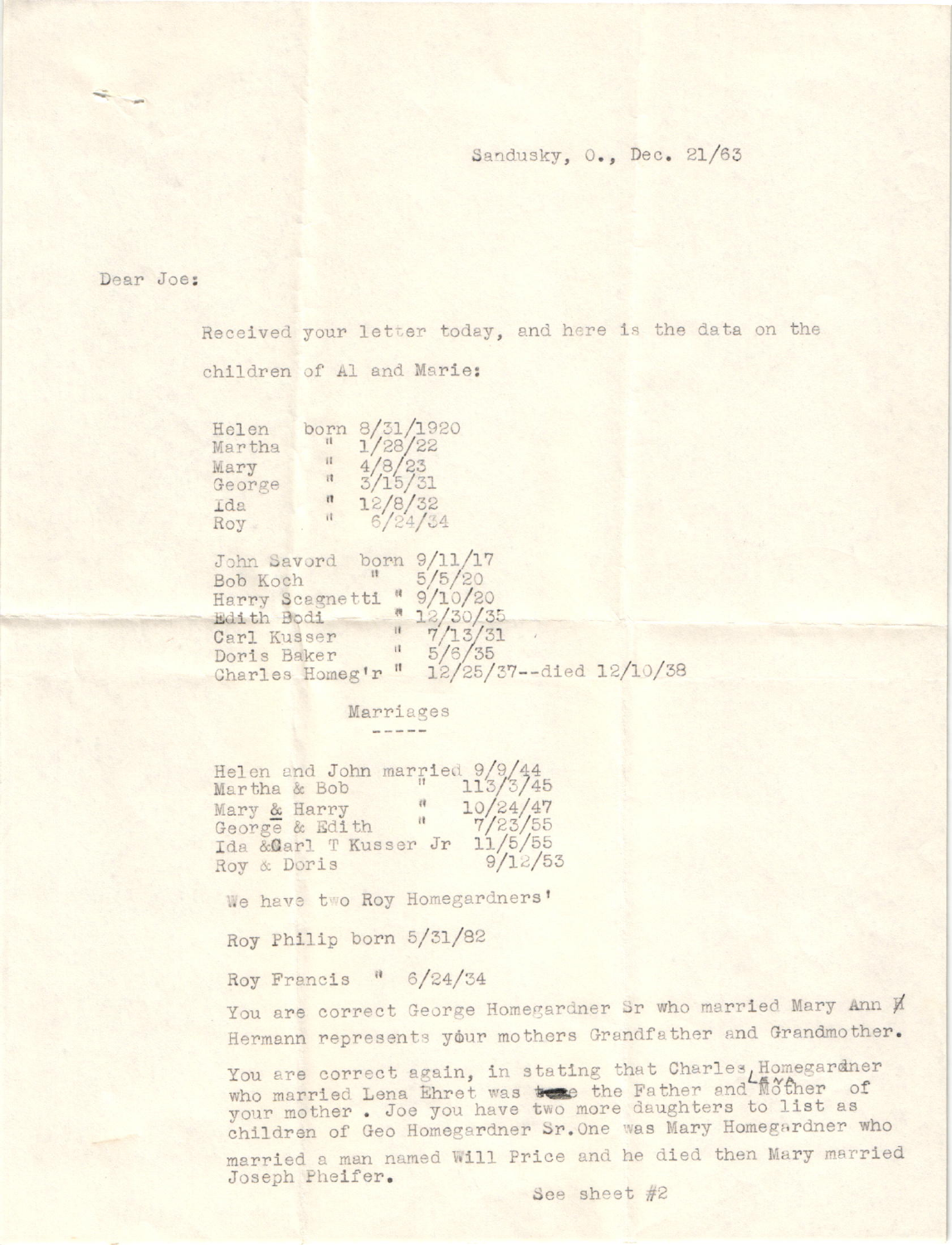# Sheet  $#2$ --------

 $\mathbf{v}^{(1)}$  and  $\mathbf{v}^{(2)}$ 

Mary Homegardner and will Price had one son named George Price and he died in Cleveland. George Price was married to a Minnie Schrenk. They had one son Aenneth. He disappeared and his whereabouts are unknown. Minnie Schrenk also died. . The second daughter was Idella who died in infancy. Idella of course would be a sister of aunt Martha and aunt Kate.

Here is another record; Mary Homegardner another sister of Auny Martha and aunt Kate had the following children;

Arthur Pheifer deceased, and was not married Edwin Pheifer, married Elizabeth Goretzki Catherine Logan  $\mathbf{u}$ Elmer Pheifer. Edna Pheifer Wm Johannsen

The Wieber family had three children, Ralph-George and a sister and I think her name was Clara. Maybe in your mothers records you can check this girl's name. Aunt Kate Thomas had five brothers.

Charles, the father of your mother

George, my father,

John, young man who died unmarried age 21 Frank, never married died in the thirties Edward, married to a girl named Callan. They never had any children that lived.

You had better check with Genevieve Scheid who lives in Chicago Heights about the Hauck family. Work up what you can get out of this mixed up dope I am giving you, then write me again for any of the missing links you need to tie in. Its a big relation if you check further for babies that came in the last 25 years.  $J$  Loy